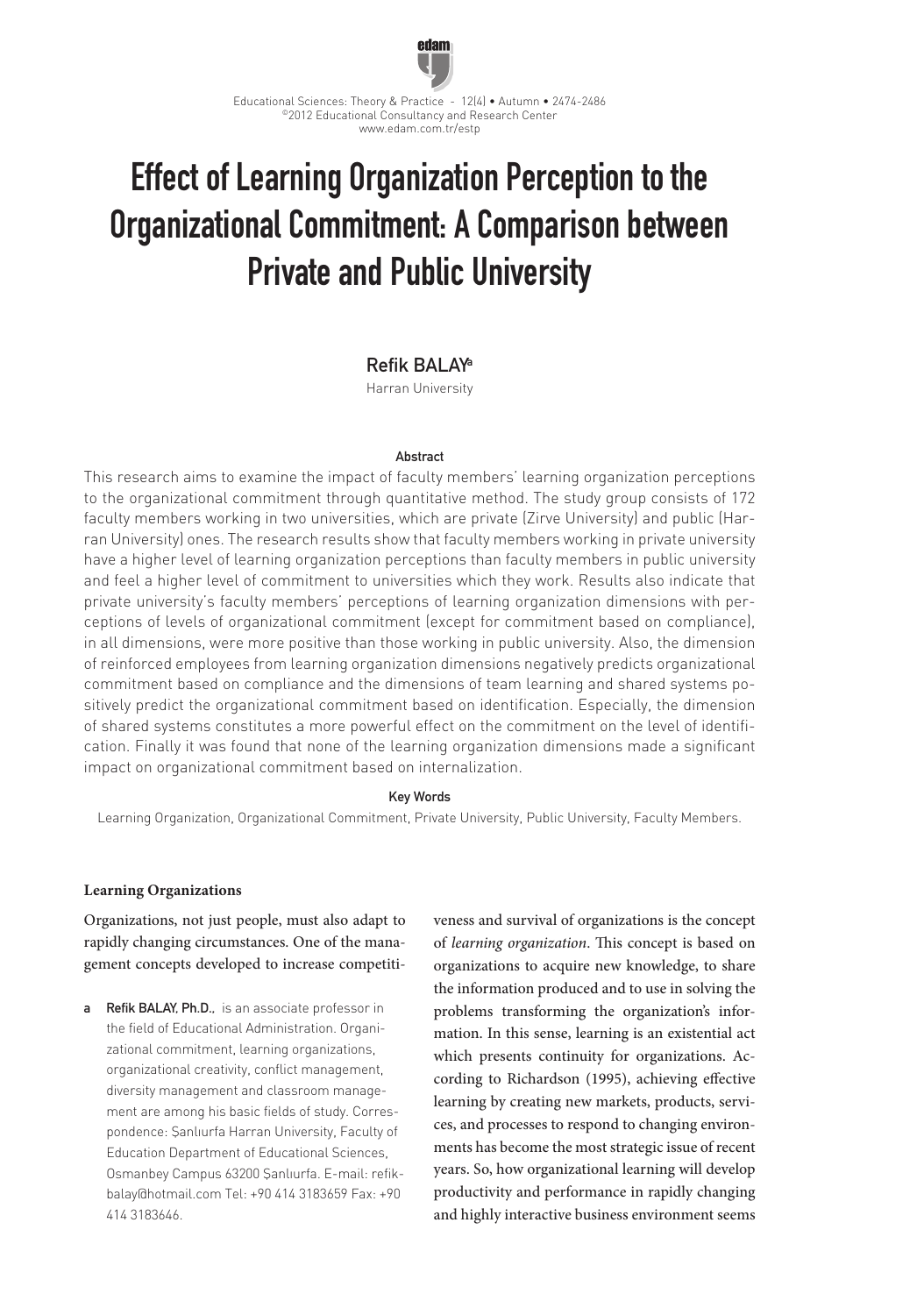to preserve the distinction of being a strategic issue not only today but also in the future.

The tendency to see learning as a lifestyle for organizations, especially, started after Senge's works in the 1990s. Establishing learning organizations include training people looking with system thinking to events, developing your own personal expertise, thinking with mental models, having a shared vision and also learning through team and collaboration (Senge, 1993). On the other hand, researchers mention the existence of seven compulsory action turning organizations into learning organizations. These are creating opportunities for continuous learning, developing research and dialogue, encouraging collaboration and team work, establishing systems which provide information and share learning, integrating people around a common vision, making the organization associated with its environment, and finally establishing supportive leadership in both individual and team and organizational level (Cullen, 1999).

Scan of the learning organization idea emphasizes the definitions of different learning organizations. According to Hitt (1995), Giriego, Geroy, and Wright (2000) learning organization is an organization looking for transformation and excellence through interrupted and continuous organizational renewal and gradually mastering in this subject. To Gold (1997), Dunphy, Turner, and Crawford (1997), learning organization is to re-shape skills and the use and share in both individual and organizational level. Learning begins with being a member of the organization. For Morrison (1998), Ho (1999) and Bennett (1999) learning organization is a skilled organization, facilitating learning to its members, revealing the information, obtaining it and making behaviors compatible in the light of new information acquired. In this sense learning organizations do not insist on rigid, out of date plans, processes and practices.

The literature on learning organizations to a large extend focus on how learning organizations can be designed to create an effective learning. Results generally point out that learning organizations relatively have a flexible administration system. These organizations emphasis on cooperation and team working to reach an extensive success. Continual training and personal improvement to facilitate the introducing of new systems is promoted adequately. Information is effectively shared among members and the units of the organization for a constant and permanent learning. Learning organizations have powerfull cultures and effective leaders who provides learning, openness, creativity and productivity among the staff (Bennett, 1999; Cummings & Worley, 1997; Giriego et al., 2000).

Senge puts forward that organizations learn through learning individuals. Nevertheless, individual learning does not guarantee organizational learning all the time. However, organizational learning without individual learning does not occur (Senge, 1993). Starting from this point, it can be said that organizational learning occurs in three possibilities. Accordingly, in the first possibility individuals learn, in the second possibility while the organization learns, individual learn, and in the last possibility collective learning happens (Örtenblad, 2001).

## **Organizational Commitment**

Scan of the organizational commitment studies show that commitment has a long history in organizational psychology and organizational commitment definitions basically contains three elements. These are to believe the organization's purpose and values, struggling beyond the expectations for the organization and the desire to continue working in the organization (Brockner, Tyler, & Schneider, 1992; Dubin, Champoux, & Porter, 1975; Morrow, 1983; Randall, 1987; Reichers, 1985).

Various definitions are made for the concept of organizational commitment. Most of these focus on the involvement degree of the employees with their organization. Commitment to an orgazanition requires the identification and even the internalization of the aims and values of the organization by an employee. Accordingly, employees will be integrated with their organizations at identification level when they commit to a particular style of action determined by the organization, connect their attitudes and tendencies to the corporate identity and psychologically attached to the workplace (Becker, Billings, Eveleth, & Gilbert, 1996; Biggart & Hamilton, 1984; Fukami & Larson, 1984; Kiesler, 1971; Sheldon, 1971). Moreover they will be integrated with their organizations at internalization level when they desire to stay in organization, struggle for it and accept the organization's aim and values, willing to continue to do things even if there is not a clear reward or punishment, commit to realize their roles for organization's goodness within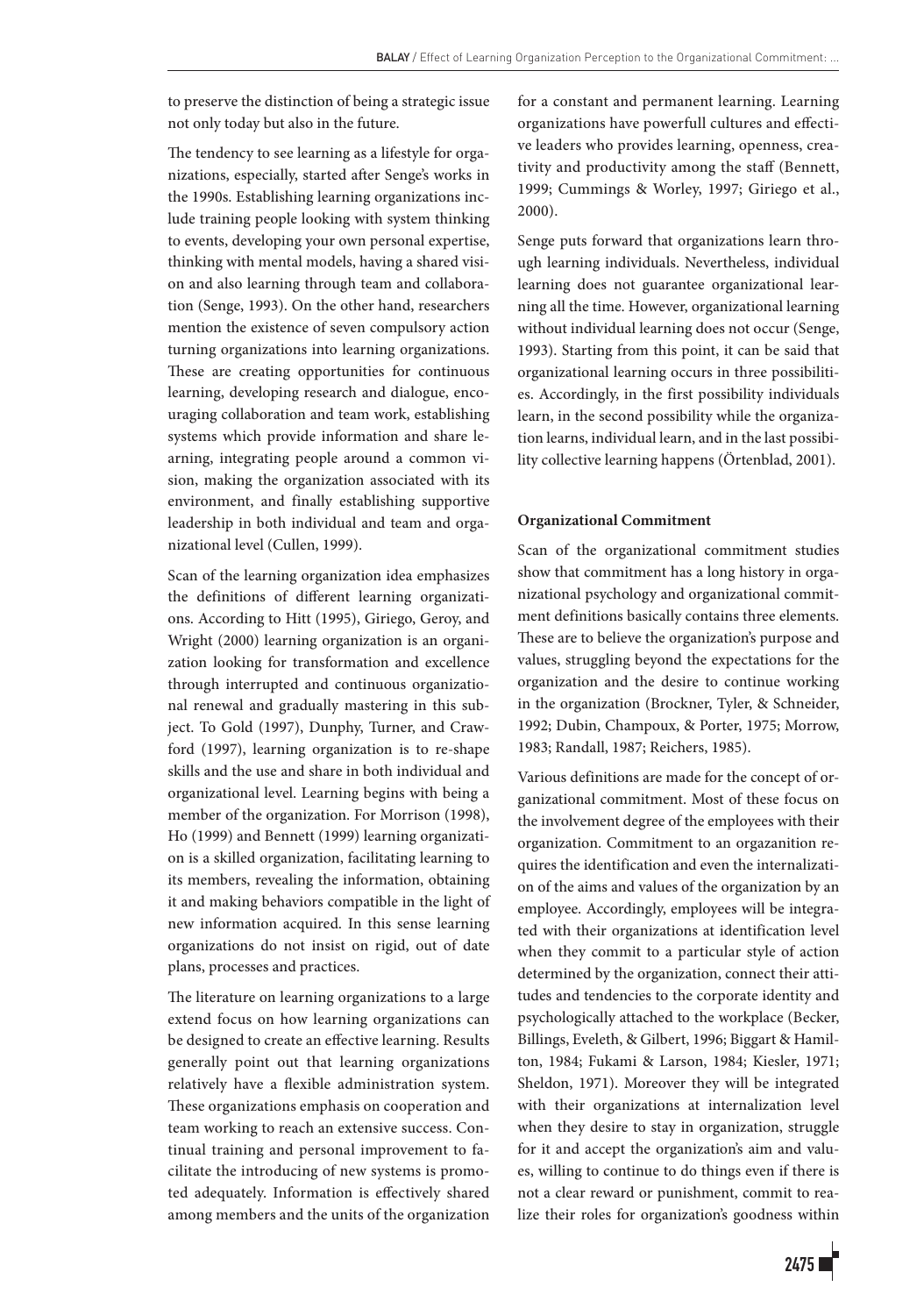the scope of goals and values (DeCotiis & Summers, 1987; Morrow, 1983; Randall & Cote, 1991; Schwenk, 1986; Wiener, 1982).

There are several classifications of the literature on organizational commitment. Etzioni (1975) classifies organizational commitment as negativealienating, middle-to-neutral, and positive moral commitment; Wiener (1982), as instrumental and normative-moral commitment; Allen and Meyer (1990) as emotional, continuance and normative commitment; Kelman (1958), O'Reilly and Chatman (1986) as commitment based on compliance, identification and internalization; Katz and Kahn (1977) as instrumental and expressive commitment; Buchanan (1974) as identification, attachment, and loyalty. Classifications related to organizational commitment has been observed in studies of Turkey (Balay, 2000, 2007; Balcı, 2000; Celep, 1996; Tekin, 2002; Uyguç & Çımrın, 2004; Ünüvar, 2006; Varoğlu, 1993; Yıldırım, 2002; Yılmaz, 2009).

Studies within the framework of organizational commitment development tools showed that the most important tools in this subject are control, strategy, vision, the work required to struggle, cooperation and teamwork, work culture, common benefits, communication, interest in people, technology, training and development, the significance of the work, job stress, sense of duty, fulfillment, appropriate learning climate, autonomy, participation, feedback, collaboration, learning opportunities and resources (Firestone & Pennel, 1993; Ulrich, 1998; Weber, 1997).

# **Relationship Between Learning Organization and Organizational Commitment**

In recent years, organizations are confronted with an increasingly rising competitive pressure. In order to survive and increase institutions' competitiveness, one of the modern management concepts developed in is *learning organization* and another is the concept of *organizational commitment*. The concept of learning organization is predicated on organizations to create new knowledge, to share this information, to convert this information into organizational knowledge, to use on solving the problems (Garvin, 1993; DiBella & Nevis, 1998; Senge, 1993). On the other hand, it is not enough to keep people physically in the system. Employees may not integrate psychologically with the system even if they are located physically in the business

environment and they join in many activities, especially learning activities. This situation can lead to poor the system's psychological bond. According to Katz and Kahn (1977), for the effective functioning of educational institutions of which activity field is to change and transform people, most of the members must be willing to do more than most of the task definition. This requires the integration of employees with organization. Because according to Ulrich (1998), those with organizational commitment become more efficient and act with a sense of higher responsibility and loyalty.

In previous researches, organizational commitment was used as dependent variable in some studies and independent variable in other studies. In these studies, organizational commitment is closely related to absence, delay, withdrawal (Reichers, 1985), motivation (Becker et al., 1996; Randall, 1987; Wiener, 1982), desire to remain in the organization (Rozenblum, 1993; Tsui, Egan, & O'Reilly, 1992), changing jobs (Hrebiniak & Alutto, 1972); to strive for individual groups, to ensure group loyalty (Blau & Boal, 1987); promotion, loss of income, loss of job security, isolation, wearing character, change in the quality of business, the development of employees, mobility, creativity, innovation, obstacles to change, group interaction, unable to balance home and work relationships, personal alienation, to engage in illegal and unethical behaviors (Randall); job satisfaction (Chatman, 1991; Dailey & Kirk, 1992; Robbins, 1994; Tannenbaum, 1966; Tsui et al., 1992); performance (Locke, Latham, & Erez, 1988); participation (Becker et al., 1996; Handy, 1985; Parks, 1992; Randall; Wallace, 1995) and conflict (Lowery, 1994; Monchak, 1994; Vroom, 1992).

In studies carried out in Turkey, the organizational commitment was examined as both independent and the dependent variable. For example, Tuncer (1995) surveyed the levels of job satisfaction and organizational commitment of the staff of Ministry of National Education and found that the staff had organizational commitment and they are generally satisfied with their jobs. Varoğlu (1993), in his study investigating the employees' attitudes, values, commitment to the organization in Turkish public sector, it is found out that most of Turkish employees in the public sector had a high level of commitment to keep continuation in working and the reasons for working and giving up the job are mostly related to the conditions of the working en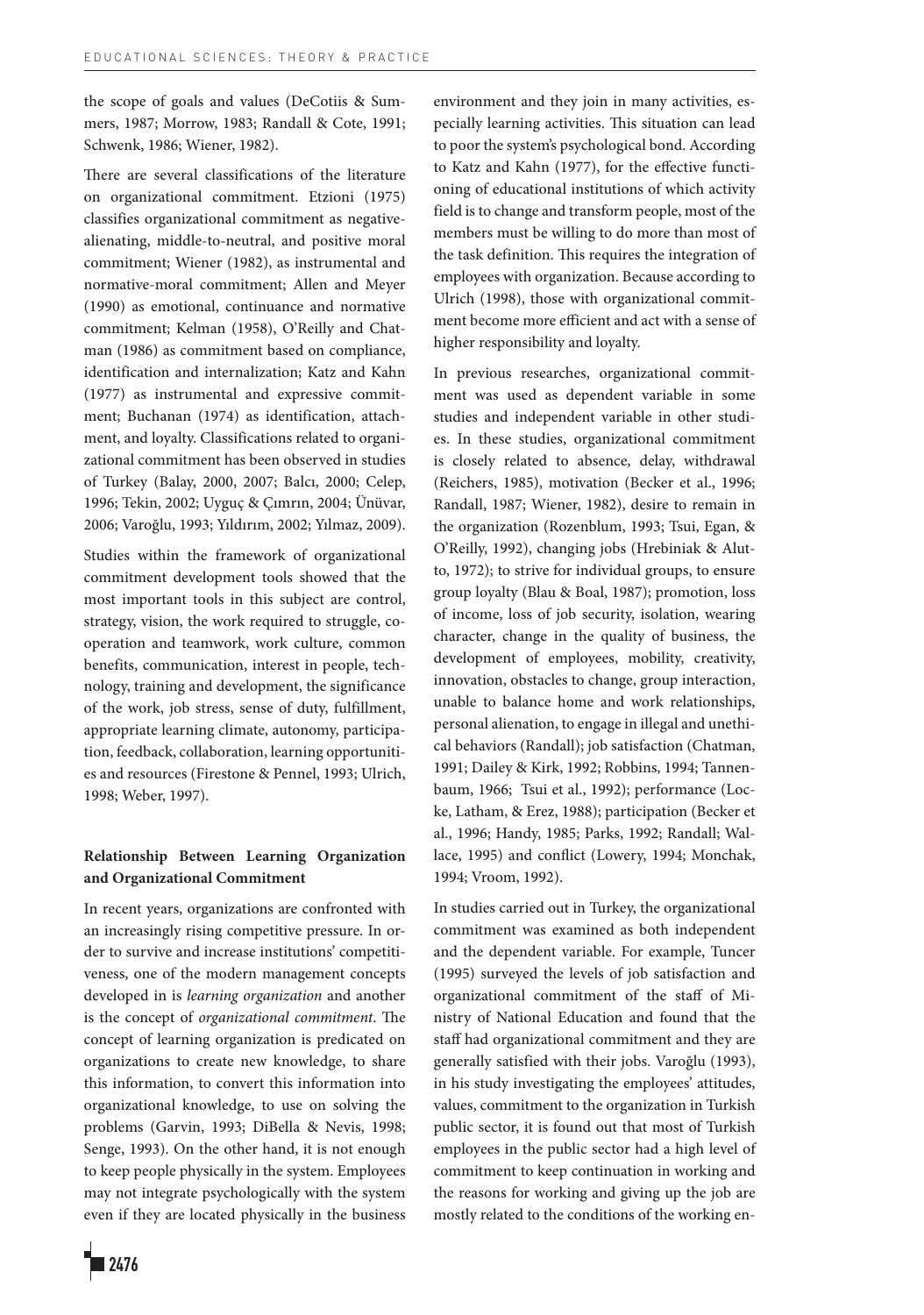vironment. Celep (1996) in his study related to the organizational commitment of the teachers in educational organizations, it is found that teachers are highly dedicated to their jobs and the dedication is mostly related to the teaching profession rather than school.

Balay (2000), in his study examining the organizational commitment of the teachers and the principals both in private and state high schools, it is found that teachers and principals in private high schools had a higher level of organizational commitment than teachers and principals in state high schools. Ünüvar (2006), in his study examining job-related characteristics, job satisfaction, the behaviour of the organizational citizenship and organizational commitment, it is found that organizational commitment and the behaviour of the organizational citizenship have a significant relationship. Balay (2007), in his study examining the organizational commitment of teachers in primary schools and their conflict management styles, it is found that organizational commitment based on identification and internalization is especially related to the conflict management styles of compromising and problem solving; and organizational commitment based on compliance is seen as the only predictor of conflict management strategy of fostering. Yılmaz (2009), in his study found a close relationship between organizational commitment, job satisfaction and organizational creativity. Balay and İpek (2010), in their study examining organizational culture and organizational commitment of primary school teachers found a positive correlation between compliance based of organizational commitment and the power and role culture; and a negative correlation between compliance based of organizational commitment and success and supportive culture. Organizational commitment at the level of identification and internalization showed a positive correlation especially with success and supportive culture. Turan, Karadağ and Bektaş (2011) focused on the relationship between organizational commitment and learning organization in the structure of the university. They found a positive correlation between learning organization and organizational commitment, and it is found that learning organization subscales together predicted 32 percent of organizational commitment.

On the other hand, reviewing the literature it is obviously seen that researchers such as Argyris and Schön (1978), Senge (1993) and Huber (1991) merely focused on the learning organization issue just at thinking level, on the contrary they gave less importance to empirical studies. However, it is not enough to just have the concept of learning organization intellectually. To answer the question of how to create a learning organization there is a need to find out the relation between the concept of learning organization and the other concepts related to it in the researches. In this context there are a limited numbers of researches carried out. For example, Seymour (1992) found out a close relationship between learning organization and quality approaches. To him, in order to reveal the quality of the organization there is a need for the knowledge, desire and the energy of everyone in the organization. Çelik (1997) revealed a relationship between organizational learning and organizational change. Accordingly a successful change just depends on the successful creation of an organizational learning culture. To Kavrakoğlu (1996) the roots of the concept of learning organization are based on *system dynamics*. System dynamics is a discipline of seeing the whole. To see the whole there must be an implemented shared learning in all of the system. Fiol and Lyles (1985) suggested that factors such as environment, structure, culture and strategy, influenced the organizational learning, and organizational learning is affected in a positive way if this organization and strategies are adopted. Töremen (2001) in his study comparing private and state high schools, it is found that team working in private schools is at a more satisfactory level than it is in state schools. Also Yener (1997) found that private schools are superior to the state schools in promoting continuous learning. Basım, Şeşen, and Meydan (2009) in their study carried out on the effect of the concept of learning organization on the entrepreneurship in the organization, they found out that team learning, cross-connect systems and supportive leadership have a positive effect on entrepreneurship within the organization.

As can be seen clearly from the above information, in the literature it is seen that studies examining the impact of the faculty members' perception of learning organization to organizational commitment in higher education level is very little and in limited number of studies, the learning organization-organizational commitment relationship is not dealt at the level of private and public universities. However, the recognition of opportunities about self development and realization of employees within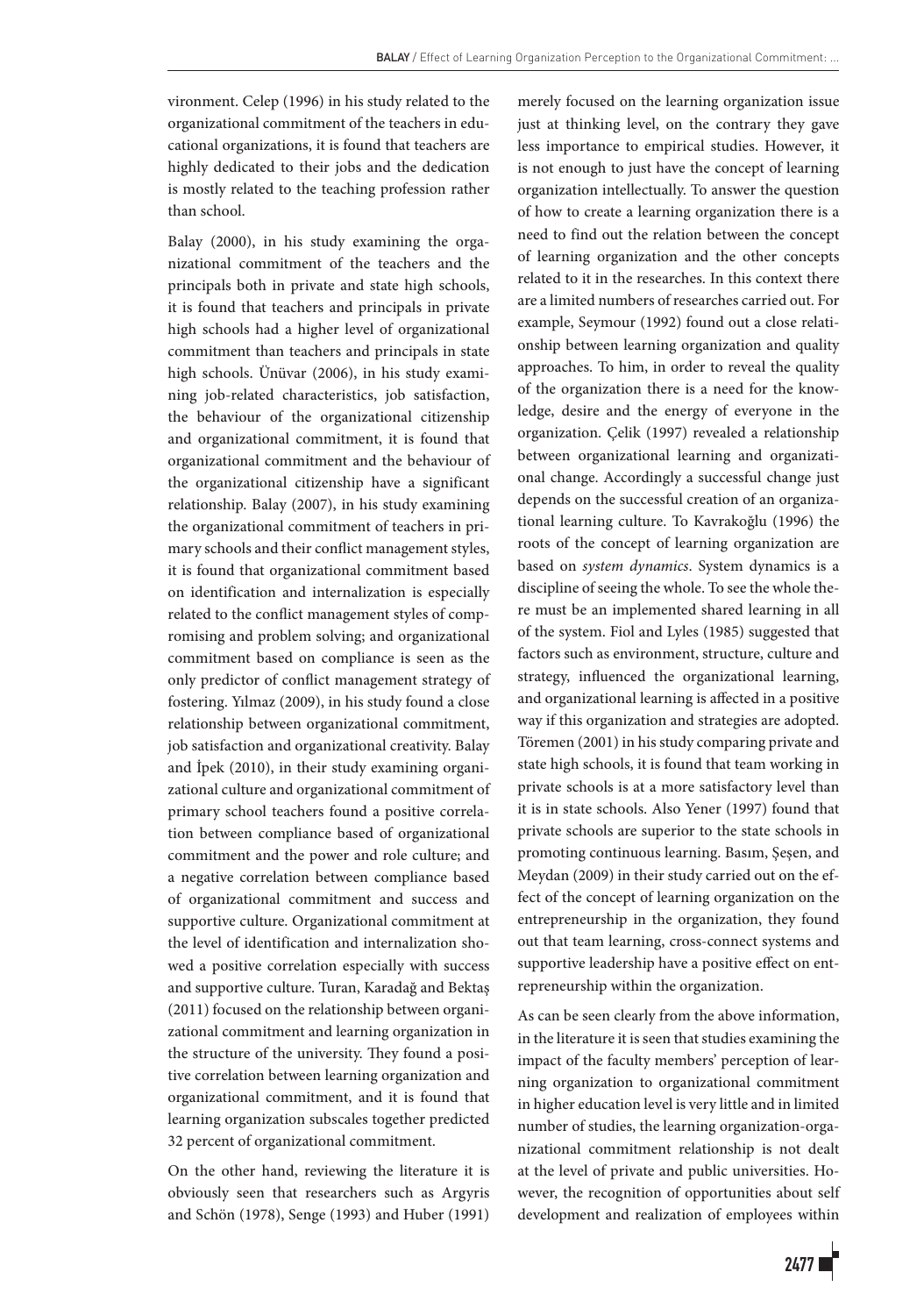the organization through learning can be effective in integration of people with organization. This situation is almost a necessity rather than a requirement for higher education institutions in which learning and research are the most basic and continuous activities. Obviously, individuals can struggle above and beyond the expectations to reinforce their organizations which support and strengthen them. This situation can provide the emergence of the common gains for both employees and the organization. In this context, this research aims to compare the impact of faculty members' perceptions of learning organization to their organizational commitment in the context of private and public universities. In this research, faculty members' perceptions of university they worked is independent variable, their organizational commitment is dependent variable.

### **Objectives of the Study**

In this research, the impact of faculty members' learning organization perceptions to their organizational commitment has been studied. In this context, the following questions have been tried to answer:

1. Do faculty members' perceptions of learning organization and organizational commitment differ significantly depending on the type of university where they were employed?

2. Do faculty members' perceptions of learning organization dimensions and levels of organizational commitment differ significantly depending on the type of university where they were employed?

3. To what degree do faculty members' perceptions of the dimensions of the learning organization predict their different levels of organizational commitment?

## **Method**

## **Model**

This research is a quantitative study. In this study, descriptive and relational scanning models is used. Descriptive model is used for determining the levels of the learning organization and organizational commitment of the academic staff in both private and state universities, relational scanning model is used for determining the sizes and the levels of organizational commitment in order to examine the relationships between various variables.

## **Study Group**

This research was conducted as a comparison of the two universities, one of them is private (Zirve University), the other is public (Harran University) because it aims to examine the impact of learning organization perceptions of faculty members working in private and public universities to their organizational commitment. The research was carried out with 172 faculty members who work in universities mentioned above in 2010-2011 academic year. Voluntary participation of faculty members is taken into account in the research. Thus, after the distribution of 380 questionnaires, 268 questionnaires returned, 172 questionnaires were suitable for data analysis by the elimination of 96 questionnaires which were determined to be defective. Accordingly, 64% of the questionnaires were used to analyze the data.

## **Data Collection Tools**

**Scale of Learning Organization Dimensions:** In order to determine the faculty members' learning organization perceptions, Scale of Learning Organization Dimensions, which was developed by Watkins and Marsick (1997) and was translated to Turkish by Basım, Şeşen, and Korkmazyürek (2007), was used in this research. The scale consists of two parts. While the first part of the scale contains seven basic dimensions of learning organization properties, the second part contains two assistant dimensions including the key results. To respond to questions in this research, seven basic dimensions in the first part of the scale were used. The items in the instrument were rated on a five-point Likert scale ranging from never (1) to always (5). Accordingly, Scale of Learning Organization Dimensions consists of a total of 43 items of which continuous learning dimension is 7 items, dialogue and research dimension 6, team learning dimension 6, shared systems dimension 6, reinforced employees 6, inter-systems connection dimension 6, supportive leadership dimension 6. In the past the reliability analysis of the scale was computed by Basım and Şeşen (2007). They indicated that the reliability values of the scale rangend from .84 to .92. In this study the reliability values of the scale were computed over again and found considerably high. Conducted analysis displayed that the reliability scores of the scale were ranged from .87 to.94.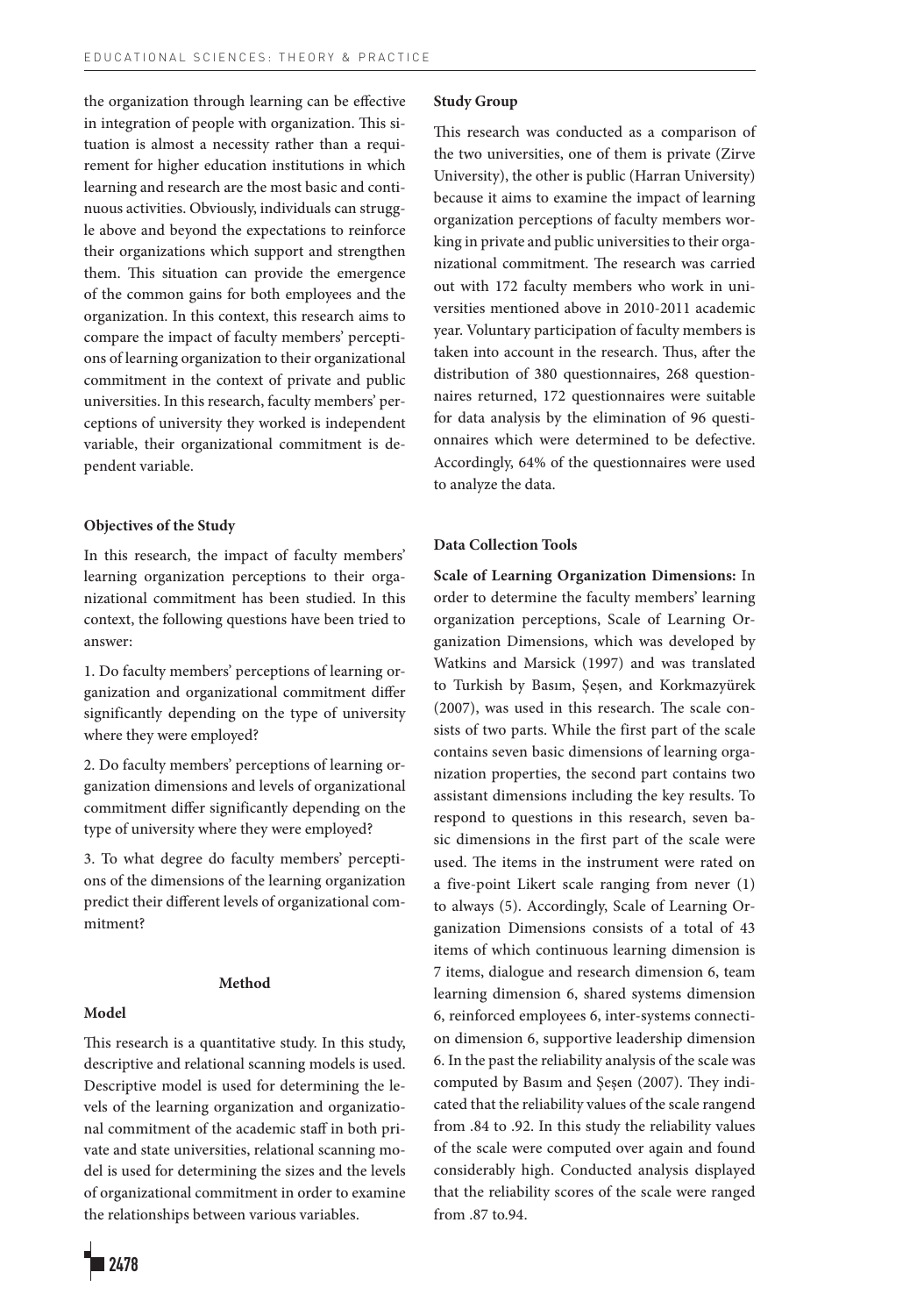**Scale of Organizational Commitment:** In order to determine the faculty members' organizational commitment levels, Scale of Organizational Commitment which was developed by Balay (2000) was used in this research. The items in the instrument were rated on a five-point Likert scale ranging from strongly disagree (1) to strongly agree (5). Organizational Commitment Scale consists of 27 items of which accordance dimension is 8 items, identification dimension 8, and internalization dimension 11.

## **Data Analysis**

Data analysis was conducted in two stages by using Mann Whitney U test and multiple regression techniques. In this study, unlike public universities, in spite of all efforts the number of participants from private university has remained as 21. This situation required the implementation of Mann Whitney U test for nonparametric t-test in order to find whether there are significant differences in the bilateral comparison to the type of university between private and public universities. In the second stage, the multiple regression technique were used to determine to what degree faculty members' perceptions of the dimensions of the learning organization predict their different sizes of organizational commitment. In the analysis  $\alpha$ =.05 level was taken as basis.

## **Findings**

# **General Perceptions of Learning Organization and Organizational Commitment to the Type of University**

Mann Whitney U test was applied to determine whether faculty members' perceptions of learning organization characteristics and organizational commitment differ significantly to the type of university. Accordingly, faculty members' learning organization characteristics (*U(535.50)=.000, p<.05*) and organizational commitment (*U(661)=.000, p<.05*) perceptions vary significantly depending on the type of university which they work. According to this, learning organization and organizational commitment perceptions of faculty members working in private university was significantly higher than those working in public university.

## **Findings of Learning Organization Dimensions and Organizational Commitment Levels to the Type of University**

Mann Whitney U test was applied to determine whether faculty members' different dimensions of learning organization and organizational commitment levels vary significantly depending on the type of university. Accordingly, faculty members' perceptions of learning organization dimensions differ significantly to the type of university they worked. According to this, faculty members' perceptions of learning organization dimensions statistically differ significantly to the type of university they worked in dimensions of *continuous learning* (*U(700.50)=.000, p<.05*), *dialogue and research* (*U(775.50)=.000, p<.05*), team learning (*U(752.50)=.000, p<.05*), *shared systems* (*U(683.50)=.000, p<.05*), *reinforced employees* (*U(570)=.000, p<.05*), *inter-systems connection* (*U(464.50)=.000, p<.05*), and *supportive leadership* (*U(606.50)=.000, p<.05*). From the findings above, learning organization perceptions of faculty members working in private university were found significantly higher than those working in public university.

On the other hand, according to findings, faculty members' perceptions of organizational commitment levels differ significantly to the type of university they work in dimensions of *compliance* (*U(949.50)=.003, p<.05*), *identification* (*U(574)=.000, p<.05*), and *internalization*  (*U(826)=.000, p<.05*). Closer look at the findings, organizational commitment in identification and internalization levels of faculty members working in private university were higher than those working in public university; on the contrary in compliance dimension, organizational commitment of faculty members working in public university were found higher than those working in private university.

## **Estimation of Levels of Organizational Commitment from Dimensions of Learning Organization**

In this research, finally, it was examined whether dimensions of learning organization predicted the different levels of organizational commitment. Multiple regression technique was used to estimate the relationship among different dimensions. According to the findings, it was observed that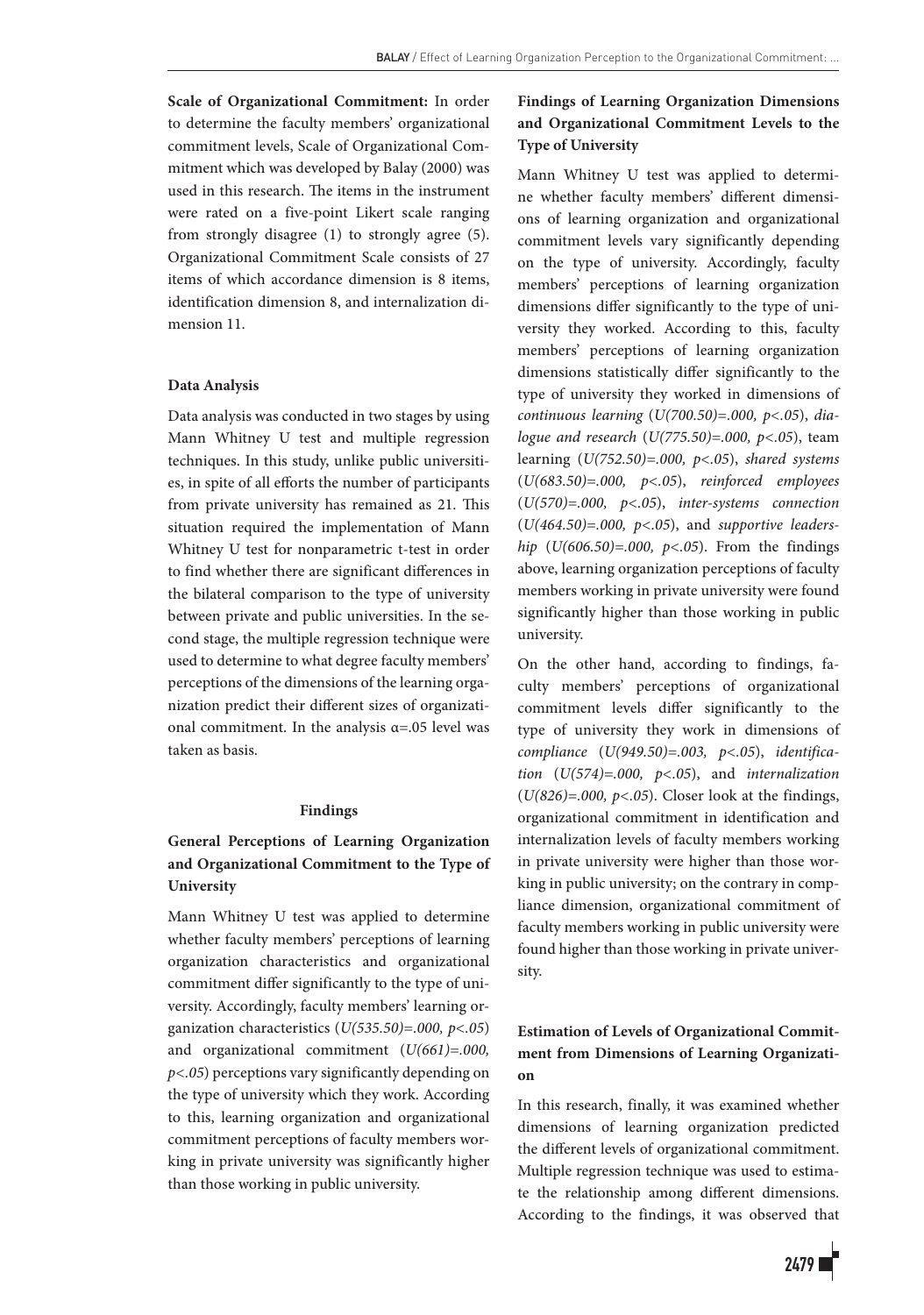*reinforced employees* dimension of learning organization was the only predicator of organizational commitment based on *compliance* (*β(-.353)=.000, p<.05*). At close examination of the findings, it is understood that predictive power of the model is weak. Because it was seen that independent variables explained the variance in organizational commitment based on accordance (R=.564,  $R^2$ =.319, *p*<.05).

On the other hand, it was seen that dimensions of learning organization both *team learning* (*β(.271)=.000, p<.01*) and *shared systems*  $(\beta(.281)=.000, p<.05)$  dimensions created a significant impact on *identification* level of organizational commitment. Of these, it was seen that particularly the dimension of *shared systems* had a stronger effect on the *identification*. However, it was observed that the predictive power of the model was relatively moderate and these variables meet the mid-level of the variance on organizational commitment based on *identification* (R=.733, R<sup>2</sup>=.537, *p*<.05). Finally, it was observed that none of the dimensions of learning organization created a significant impact on organizational commitment based on *internalization* (*p>.05*).

#### **Discussion**

This research which aims to compare the impact of faculty members' perceptions of learning organization to their organizational commitment between private and public university revealed significant results. According to the first result of this research, faculty members' perceptions of learning organization characteristics and organizational commitment differ significantly to the type of university they worked. According to this result, it was found that learning organization perceptions of faculty members working in private university were higher than those working in public university. This result can be explained by the learning opportunities which private and public universities offer to their employees. To qualify any university, like other organizations, as a learning organization, first of all must be realized seven obligatory actions of learning organization. Cullen (1999) explained these seven obligatory actions, respectively, as to create continuous learning opportunities, to develop research and dialogue, to encourage collaboration and team work, to establish gaining information and sharing learning systems, to integrate people around a common vision, to make the organization associated with its environment and finally, to establish a supportive leadership both individually and as a team and organizational level. It was observed that these seven obligatory actions of learning organizations were similar to the dimensions of learning organization used in the research. When an evaluation of this information is made, it can be said that faculty members working in private university evaluate their university in a better position than those working in public university and their high perceptions of learning organization is derived from this.

On the other hand, it was seen that faculty members working in private university, compared with colleagues working in public university, generally have shown more commitment to the university which they worked. This result can be explained by university administrations' efforts to create a suitable working environment for employees and to develop commitment. Firestone and Pennel's (1993) research findings support this approach. According to these authors, a fair and adequate payment for employees, career development, a series of incentive policies such as guiding and supporting programs positively affect employees' commitment to their organizations.

According to another result of the research, faculty members' perceptions of learning organization dimensions and levels of organizational commitment differ significantly to the type of university where they were employed. According to this result, learning organization perceptions of employees working in private university, in all dimensions, were more positive than those working in public university. It was observed that in studies (Gündüz & Sezik, 2005) which perceptions of learning organization between private and public schools were evaluated, the result was usually in favor of private schools.

On the other hand, in this research perceptions of organizational commitment based on compliance of faculty members working in public university were found higher than those working in private university; whereas organizational commitments of faculty members in private university were higher than those working in public university. This result can be interpreted as bureaucratic management features of the institution have an effect on organizational commitment by creating oppressive perceptions. Because bureaucratic structure of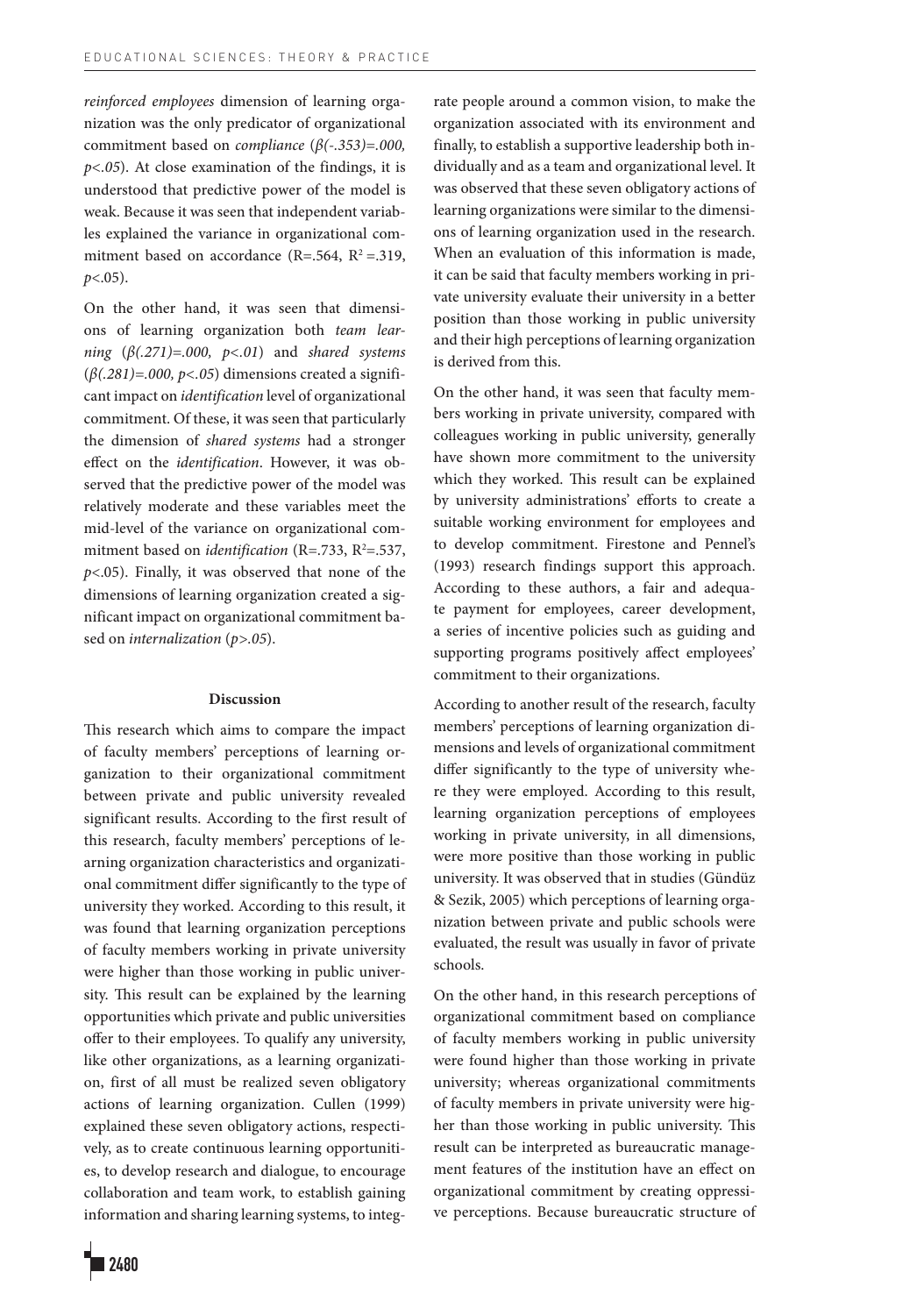the institution reduces the sense of organizational commitment; the feeling of intense conflicts occurs since employees' needs in such an environment are not met adequately by the managers and employees cannot participate to decision-making process so that it can be put forward that lower levels of organizational commitment (commitment based on a higher compliance) are derived from it. It is due to this reason that there is a significant relationship between low organizational commitment and bureaucratic structure of the university that creates the perception of pressure and obligation. Because poor communication, bureaucratic indolence and slowness can be estimated to negatively affect the organizational commitment on rules and regulations reducing the satisfaction. Indeed, due to the strongly centralized structure of public universities, faculty members often have bureaucratic disadvantages; they cannot participate to decisions related to their work and they cannot use their initiative; the perception of commitment based on higher-level compliance (lower identification and internalization) is derived from it to a large extent. The results of research done on this subject are in support of the above comments. According to the literature, commitment based on compliance is related to weak and superficial organizational commitment. Individual at this level of commitment comply with the organization but this compliance is not done voluntarily and wholeheartedly. In other words, this compliance is not based on convergence (identification) between individual and organization, and the purpose and value share (internalization). Unwilling compliance refers to the obligation. The obligation requires mobilizing the authority, rules and organizational procedures. Therefore, forced compliance is based on control not trust. In this way the organization assures the realization of organizational behavior without taking into consideration the interests and expectations of employees (Brockner, Tyler, & Schneider, 1992; Handy, 1985; Kelman, 1958; O'Reilly & Chatman, 1986).

Similar results were observed in studies of comparison of private and public schools on their organizational commitment. In Balay's (2000) research which was examined school commitment of administrators and teachers working in private and public high schools, it was found that administrator and teachers of private high school felt more commitment in both identification and internalization dimensions than those working in public high schools; whereas it was found that administrator and teachers working in public high schools felt more commitment mainly commitment level based on compliance.

In addition, in this research it was examined to what extent faculty members' perceptions of learning organization predicted their different levels of organizational commitment. At the result of the research, it was seen that only reinforced employees dimension from learning organization dimensions predicted organizational commitment based on compliance. This result can be explained by the quality of their organizational commitment with strengthening of employees within organization. Because Brockner et al. (1992) have put forward that commitment based on compliance is related to the lowest participation and support of employees. According to them, employees at the compliance level superficially support their organizations. According to Handy (1985), the operation of the rules and procedures is usually related to commitment at the level of compliance. Compliance is based on control, not trust. As such, it does not give the right to choose to employees. As it is clear from this information, commitment based on compliance (superficial commitment) decreases in the system of strengthened employees and employees tend to volunteer activities and integrate more with the system. As long as employees' are trusted on, control on the level of organization decreases, employees participate more in decisions and finally, their organizational commitment are based on an innate adoption above and beyond a formal framework.

On the other hand, it was observed that dimensions of *team learning and shared systems* predicted positively organizational commitment based on *identification*; especially, dimension of *shared systems* had a stronger effect on commitment based on *identification*. The impact of team learning and shared systems on employees' commitment is remarkable. Studies in this subject clearly quoted that having team learning and shared systems at organizational level strongly affects employees' organizational commitment. For instance, Veisi (2010) put forward in his research that team learning created a collective discipline in organization and it left the door open to dialogue and improved the will to solve problems with high creativity. According to Veisi, team learning develops a sense of togetherness by encouraging the mutual sharing of insights in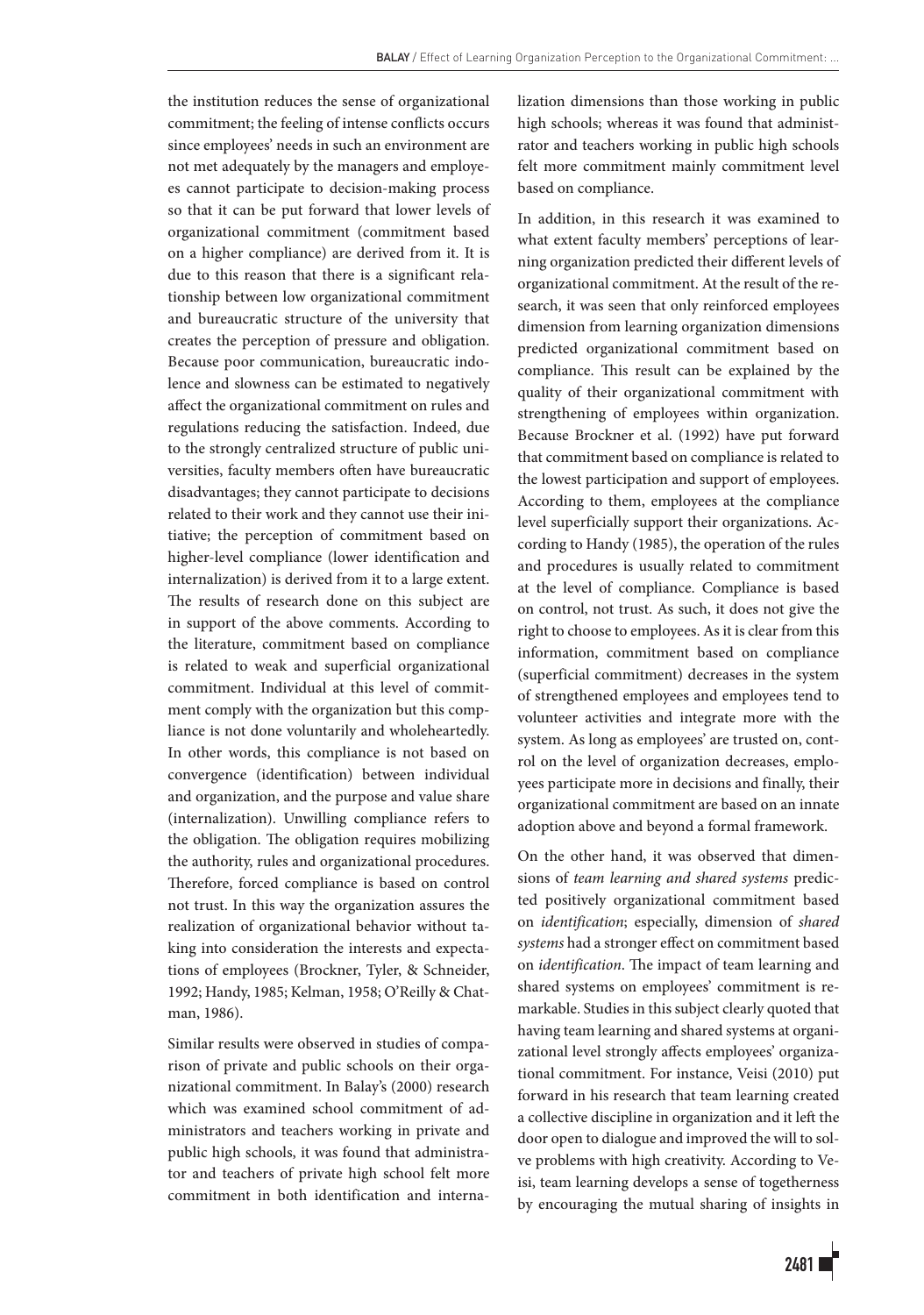the organization by making the best contribution to the solution, even the most complex issues. According to Veisi, the idea of shared system is related to shared vision; shared visions activate the idea of creating a common and shared future with shared images, this also creates a sense of strong commitment. Teare and Dealtry (1998) also put forward that shared visions activate the will of collective learning and there is a close relationship with sense of organizational commitment and good faith. O'Reilly and Chatman (1986) put forward in their studies that commitment based on identification is closely related to the desire to be close to others in the organization, this situation creates a high attractiveness and satisfaction on individual and employees who associate themselves with other members of the team act more responsibly.

Finally, it was found that none of dimensions of learning organization has a significant impact on organizational commitment based on internalization. This result can be interpreted that learning opportunities provided to employees in the organization are associated with especially which level of organizational commitment. The research results state that learning opportunities offered in the organization constitute of commitment based on identification by means of creating a sense of competence in employees and using and developing skills (Firestone & Pennel, 1993; Maeroff, 1988; Mathieu & Zajac, 1990; Rosenholtz, 1989); but this commitment does not convert to internalize if it is not based on a normative basis (Chatman, 1991; Handy, 1985; Wiener, 1982). According to these results, it can be explained that faculty members are satisfied with opportunities of learning and self development but this commitment of their institutions is not at the level of internalization which means integration with the organization's goals and values.

## **Implications for Administrators and Practitioners in Institutions of Higher Education**

This research indicated significant results for practitioners in higher education institutions (top executives, university administrators and faculty members). In this study, faculty members who work in private universities stated that their universities have more learning organization features, according to those faculty members who work for state universities, and also faculty members who work in private universities have higher level of organizational commitment to the organization they work. This result reveals an important clue related to the difference between the traditional university structure and the learning university structure that undermines the organizational effectiveness. Universities are trying to achieve their objectives by holding the best employees in their bodies nowadays that carry the competition in higher education onto the national and international level. Experience of private universities in higher education started to become increasingly prevalent in Turkey in recent years. This situation has created a new competitive environment among the universities, particularly between private and public universities. While private universities are trying to pull the well-trained teaching staff from the state universities by creating attractive work environments for employees of public universities, public universities are not making the same effort to keep the trained teaching staff in the system. With this result the managers and practitioners in higher education should be lead to improve organizational commitment factors related to the state universities, to think on obstacles of organizational learning and to develop policies in this direction.

It was also found in the study that, perceptions of private university employees' on organizational commitment (except for commitment based on compliance) and learning organization in all dimensions are found to be more positive than public university employees'. This result shows that perceptions of learning organization of private university employees are closely related with the identification and internalization based organizational commitment with except compliance based commitment. In this respect, if a comparison is made between private and public universities, employees of private universities who have higher perceptions of learning organization have higher level of commitment perception than employees in the state university who have a lower perception of learning organization. Competition between universities continues on with the employees who are thinking free, learning continuously and becoming skillful. The university system which involves employees in the system physically, is unable to place in jeopardy the future on the other hand does not suggest applications for employees' social and psychological development. Managers and practitioners in higher education should initiate the management proces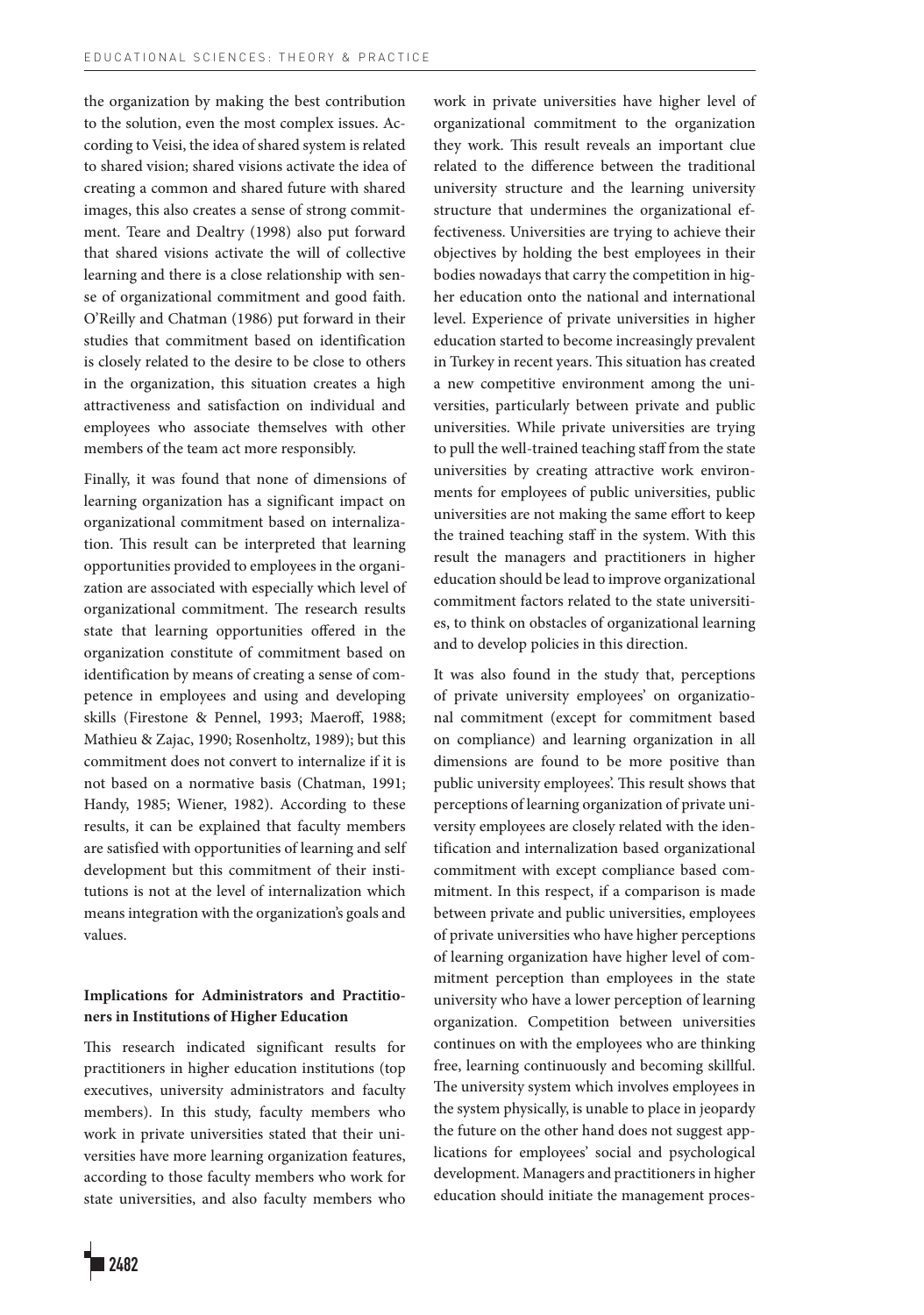ses that mobilize the employee learning, research and achievement motives. For this purpose, the members working in public universities should be motivated with identification and internalization with the motives, mean higher participation rather than compliance, means the system of partial participation. It is clear that one of the most effective tools during the process of motivation is culture of learning organization, and the need to improve it.

On the other hand, this study showed one of the dimensions of the learning organization, especially reinforced employees dimension have an inverse correlation with compliance based commitment. According to this result, with the applications made to empower the employees, compliance based commitment, in other words external commitment reduces and employees provide higher level of participation to organizational system. Empowerment of employees is possible with prizing the employees, making the employees feel the prize, enfranchising and protecting their interests and needs. Empowering the employees need to link employees' emotional energy with care in the work environment. Administrators should convert the university environment more flexible, more learning-oriented and more collaborative environments to strengthen teaching staff. This situation needs the presence of employees who combine emotional, intellectual and physical energy and show high-level of commitment organizational success.

Finally, this research highlights the positive effect of team-oriented learning and shared systems dimension of learning organization on organizational commitment. It is remarkable that especially dimension of shared systems among these dimensions have more powerful effect on commitment at the level of identification. Identification means voluntary association with organization, as it was stated before. From this perspective, identification is based on being in sharing with others and integration with the system. Showing positive correlation of both teams-oriented learning and shared systems dimension significant with identification is meaningful. Because, team-oriented learning, creates a collective learning culture throughout the organization then collective learning culture feeds the shared visions through dialogue. Administrators who want to keep the employees in the system with a commitment at least at the level of identification they should start with team-oriented learning and shared systems in higher education. Because the effective system-level problem solving, requires high level of identification with the organization and identification requires team-oriented learning and sharing what is learned.

## **Limitations and Proposals for Researchers**

Despite the study which aims to describe by comparing the faculty memebers' perceptions of organizations and organizational commitment on one of the two universities, including private and public highlights important results, it should be evaluated with some limitations. First of all, despite the research carried out using valid and reliable scales, the working group was limited with two universities (one public, one private) and similar faculties in these universities (Faculty of Education, Faculty of Economics and Administrative Sciences and Faculty of Engineering). It is remarkable that the participation in private university was less than expected in the study despite the efforts. This situation requires being cautious about the generalizability of the results. This research aimed to analyze the possible relationship between of learning organization and organizational commitment of faculty members. The study could be rehandled by making comparison between more private and state universities. The research additionally could be developed around other concepts (organizational creativity, diversity management, leadership, etc.) related with learning organization and organizational commitment.

#### **References/Kaynakça**

Allen, N. J., & Meyer, J. P. (1990). The measurement and antecedents of affective, continuance and normative commitment to the organization. *Journal of Occupational Psychology, 63*, 1-18.

Argyris, C., & Schön, D. A. (1978). *Organizational learning II: The theory, method, and practice.* USA: Addıson- Wesley Publishıng Company.

Balay, R. (2000). *Özel ve resmi liselerde yönetici ve öğretmenlerin örgütsel bağlılığı (Ankara ili örneği)*. Yayımlanmamış doktora tezi, Ankara Üniversitesi, Sosyal Bilimler Enstitüsü, Ankara.

Balay, R. (2007). Predicting conflict management based on organizational commitment and selected demographic variables. *Asia Pacific Education Review*, *8* (2), 321-336.

Balay, R., & İpek, C. (2010). Teachers' perception of organizational culture and organizational commitment in Turkish primary schools. *Journal of World of Turks*, *2* (1), 363-384.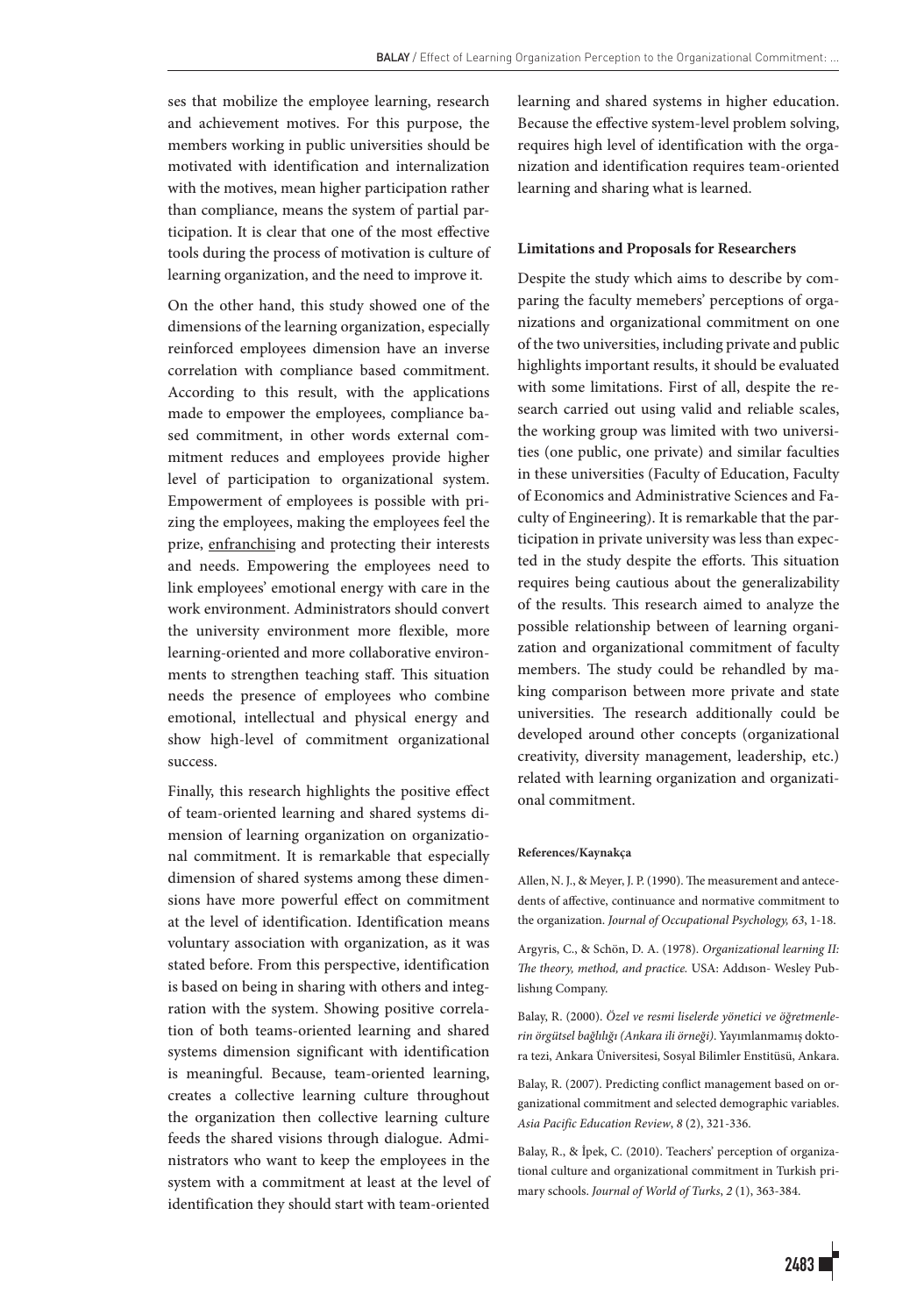Balcı, A. (2000). *Örgütsel sosyalleşme: Kuram strateji ve taktikler*. Ankara: Pegem Yayıncılık.

Basım, N., & Şeşen, H. (2007). Transformation to a learning organization: A comparative study on textile industry in Turkey. *İktisat Işletme ve Finans*, *21* (251), 114–122.

Basım, N., Şeşen, H. ve Meydan, H. C. (2009). Öğrenen örgüt algısının örgüt içi girişimciliğe etkisi: Kamuda bir araştırma. *Ankara Üniversitesi Siyasal Bilgiler Fakültesi Dergisi*, *64* (3), 27-44.

Basım, N., Şeşen, H., & Korkmazyürek, H. (2007). A Turkish translation, validity and reliability study of the learning organization questionnaire. *World Applied Sciences Journal*, *2* (4), 368–374.

Becker, T. E., Billings, R. S., Eveleth, O. M., & Gilbert, N. L. (1996). Focı and bases of employee commitment: Implications for job performance. *Academy of Management Journal, 39* (2), 464-482.

Bennett, R. (1999). *Carporate strategy* (2nd ed.). London: Financial Times Pitman Publishing.

Biggart, N. W., & Hamilton, G. G. (1984). The power of obediance. *Administrative Science Quarterly, 29*, 540-549.

Blau, G. J., & Boal, K. B. (1987). Conceptualizing how job involvement and organizational commitment affect turnover and absenteeızm. *Academy of Management Reviev, 12* (2), 288-300.

Brockner, J., Tyler, T. R., & Schneider, R. C. (1992). The influence of prior commitment to an institution on reactions to perceived unfairness: The higher they are, the harder they fall. *Administrative Science Quarterly, 37* (1-4), 241-261.

Buchanan, B. (1974). Building organizational commitment: The socialization of managers in work organizations. *Administrative Science Quarterly, 19* (4), 533-546.

Celep, C. (1996). *Eğitim örgütlerinde öğretmenlerin örgütsel adanmışlığı*. Yayımlanmamış doçentlik tezi, Ankara.

Chatman, J. A. (1991). Matching people and organizations: Selections and socialization in public accounting firms. *Administrative Science Quarterley*, *36* (1), 459-484.

Cullen, J. (1999). Socially constructed learning: A commentary on the concept of the learning organization. *The Learning Organization, 6* (1), 45-52.

Cummings, T. G., & Worley, C. (1997). *Organization development and change.* Cincinnati, Ohio: South-Western College Publishing.

Çelik, V. (1997, Mayıs). *Okulların kalitesini artırmada yeni bir yaklaşım: Örgütsel öğrenme*. 3. Verimlilik Kongresi'nde sunulan bildiri, Ankara, MPM Yayınları.

Dailey, R. C., & Kirk, D. J. (1992). Distributive and procedural justice as antecedents of job dissatisfaction and intend to turnover. *Human Relations, 45* (3), 305-317.

DeCotiis, T. A., & Summers, T. P. (1987). A path analysis of a model of the antecedents and consequences of organizational commitment. *Human Relations, 40* (7), 445-470.

DiBella, A., & Nevis, E. C. (1998). *How organizations learn?*  San Francisco: Jossey-Bass.

Dubin, R., Champoux, J. E., & Porter, L. W. (1975). Central life interests and organizational commitment of blue-collar and clerical workers. *Administrative Science Quarterly, 20* (3), 411-421.

Dunphy, D., Turner, D., & Crawford, M. (1997). Organizational learning as the creation of corporate competencies. *Journal of Management Development, 16* (4), 232-244.

Etzioni, A. (1975). *A comparative analysis of complex organizations.* New York: Free Press.

Fiol, C. M., & Lyles, M. A. (1985). Organizational learning. *Academy of Management Review*, *10* (4), 803-813.

Firestone, W. A., & Pennel, J. R. (1993). Teacher commitment, working conditions, and differential incentive policies. *Review of Educational Research, 63* (4), 489-525.

Fukami, C. V., & Larson, E. W. (1984) Commitment to company and union: Parallel models. *Journal of Applied Psychology, 69* (3), 367-371.

Garvin, D. A. (1993). Building a learning organization. *Harvard Business Review*, *71* (4), 78-91.

Giriego, O. V., Geroy, G. D., & Wright, P. C. (2000). Predictors of learning organizations: A human resource development practitioner's perspective. *The Learning Organization*, *7* (1), 5-12.

Gold, J. (1997). Learning and story telling: The next stage in the journey for the learning organization. *Journal of Workplace Learning*, *9* (4), 133-141.

Gündüz, H. B. ve Sezik, S. (2005). Devlet ve özel ilköğretim okullarında örgütsel öğrenmenin değerlendirilmesi. *XIV. Ulusal Eğitim Bilimleri Kongresi Kongre Kitabı* içinde (c. 1., s. 49- 56). Denizli: Pamukkale Üniversitesi Eğitim Fakültesi Yayını.

Handy, C. B. (1985). *Understanding organizations.* (3rd ed.). England: Penguin Business.

Hitt, W. (1995). The learning organization: Some reflections on organizational renewal. *Leadership And Organizational Development Journal, 16* (8), 17-25.

Ho, S. K. M. (1999). Total learning organization. *The Learning Organization, 6* (3), 116-120.

Hrebiniak, L. G., & Alutto, J. A. (1972). Personel and role-relatad factors in the development of organizational commitment. *Administrative Science Quarterly, 17* (4), 555-573.

Huber, G. P. (1991). Organizational learning: The contributing processes and the literatures. *Organization Science*, *2* (1), 88- 112.

Katz, D. ve Kahn, R. L. (1977). *Örgütlerin toplumsal psikolojisi* (çev. H. Can, Y. Bayar). Ankara: Türkiye Ortadoğu Amme İdaresi Enstitüsü Yayınları.

Kavrakoğlu, İ. (1996). *Öğrenen örgüt*. İstanbul: Kal-der Yayını.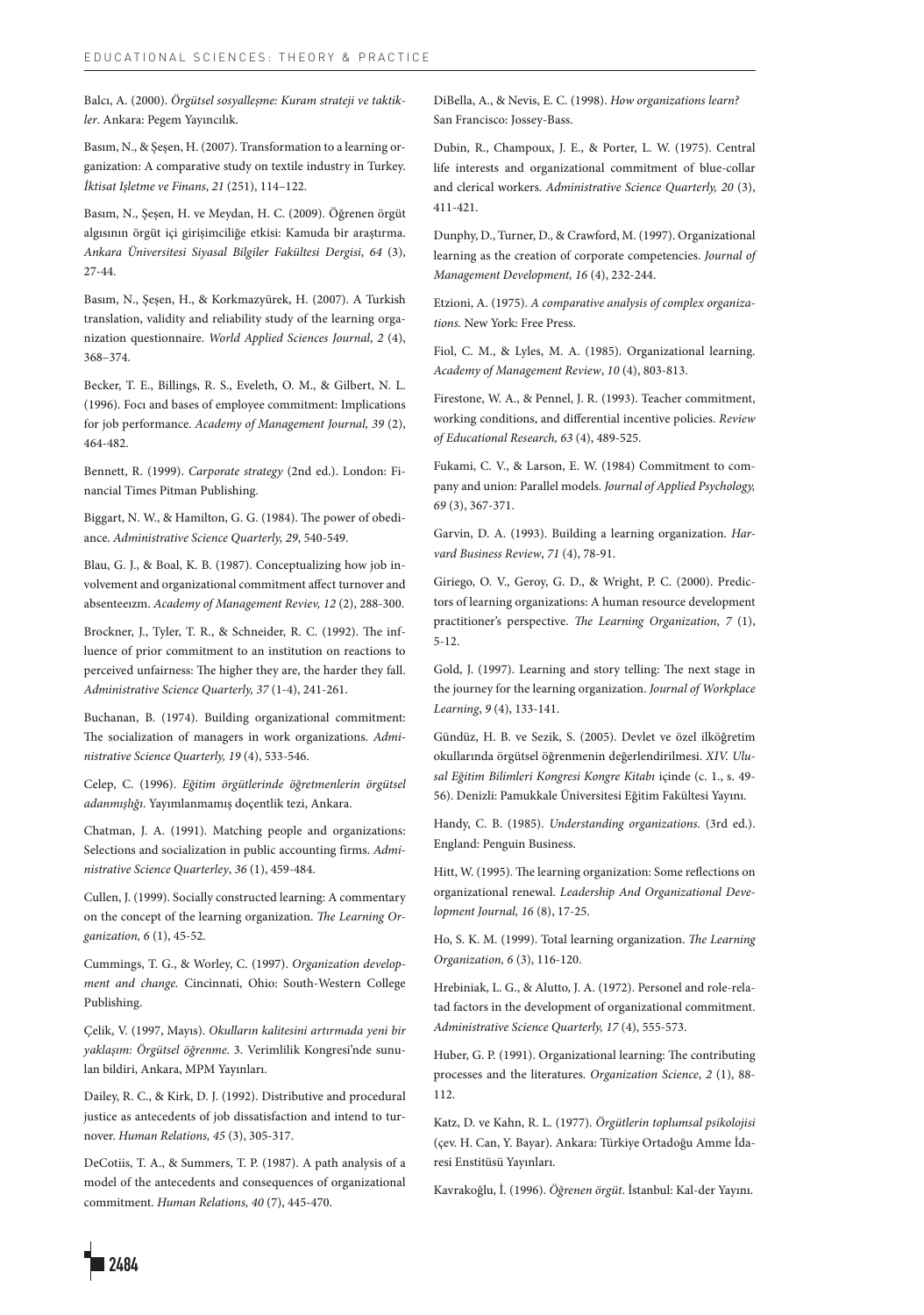Kelman, H. C. (1958). Compliance, identification, and internalization: Three processes of attitude change. *Journal of Conflict Resolution, 2*, 51-60.

Kiesler, C. A. (1971). *The psychology of commitment: Experiments linking behavior to belief*. New York and London: Academic Press.

Locke, E. A., Latham, G. P., & Erez, M. (1988). The determinants of goal commitment. *Academy of Management Reviev, 13* (1), 23-39.

Lowery, A. (1994). Principals organizational commitment, role conflict, and role ambiguity as related to perceived conflict management styles (Ph.D.). *Dissertation Abstracts International, 54* (7), 2411-A.

Maeroff, G. I. (1988). *The empowerment of teachers: Overcoming the crisis of confidance*. New York: Teachers College Press.

Mathieu, J. E., & Zajac, D. M. (1990). A review and meta-analysis of the antecedents. correlates, and consequences of organizational commitment. *Psychological Bulletin, 108* (2), 171-194.

Monchak, P. V. (1994). Relationships betwen organizational structure, conflict resolution, and organizational commitment in elementary schools (Ph.D.). *Dissertation Abstracts International, 54* (7), 2413-A.

Morrison, K. (1998). *Management theories for educational change.* London: Paul Chapman Publishing Ltd.

Morrow, P. C. (1983). Concept redundancy in organizational research: The case of work commitment. *Academy of Management Review, 8* (3), 486-500.

O'Reilly, C., & Chatman J. (1986). Organizational commitment and psychological attachment: The effects of compliance, identification, and internalization on prosocial behavior. *Journal of Applied Psychology, 71*(3), 492-499.

Örtenblad, A. (2001). On differences between organizational learning and learning organization. *The Learning Organization, 8* (3), 125-133.

Parks, M. B. (1992). Participation, commitment and organizational change: The case of the University of Maine Cooperative Extension (E.d.D.). *Dissertation Abstracts International, 53* (1), 38-A.

Randall, D. M. (1987). Commitment and organization: The organization man revisited. *Academy of Management Reviev, 12* (1), 460-471.

Randall, D. M., & Cote, J. A. (1991). Interrelationships of work commitment constructs. *Work and Occupations, 18* (2), 194- 211.

Reichers, A. E. (1985). A reviev and reconceptualization of organizational commitment. *Academy of Management Review, 10* (3), 465-476.

Richardson, B. (1995). Learning contexts and roles for the learning organization leader. *The Learning Organization, 2* (1), 15-33.

Robbins, S. P. (1994). *Örgütsel davranışın temelleri* (çev. S. A. Öztürk). Prentice Hall International. Inc.

Rosenholtz, S. J. (1989). *Teachers workplace: The social organization of schools*. New York: Longman.

Rozenblum, E. F. (1993). Why teachers stay: A process of developing commitment. (Ph.D.). *Dissertation Abstracts International, 54* (4), 1188-A.

Schwenk, C. R. (1986). Information, cognitive biases, and commitment to a course of action. *Academy of Management Review, 11* (2), 298-310.

Senge, P. M. (1993). *Beşinci Disiplin* (2. bs., çev. A. İldeniz, A. Doğukan). İstanbul: Yapı Kredi Yayınları.

Seymour, D. (1992). *Causing quality in higher education*. New York: Macmillan.

Sheldon, M. E. (1971). Investments and involvements as mechanisms pruducing commitment to the organization. *Administrative Science Quarterly, 16* (2), 143-150.

Tannenbaum, A. S. (1966). *Social psychology of the work organization,* USA: Wadsworth Publishing Company. Inc.

Teare, R., & Dealtry, R. (1998). Building and sustaining a learning organization. *The Learning Organization, 5* (1), 47-60.

Tekin, A. (2002). *İşletmelerde örgütsel bağlılık ve bir karşılaştırma: Türkiye-Pakistan Örneği*. Yayımlanmamış yüksek lisans tezi*,* Gazi Üniversitesi, Sosyal Bilimler Enstitüsü, Ankara.

Töremen, F. (2001). *Öğrenen okul*. Ankara: Nobel Yayın Dağıtım.

Tsui, A, S., Egan, T. D., & O'Reilly, C. A. (1992). Being diffrent: Relational demography and organizational attachment. *Administrative Science Quarterly, 37* (1-4), 549-579.

Tuncer, A. (1995). *Milli Eğitim Bakanlığı Bilgisayar Eğitimi ve Hizmetleri Genel Müdürlüğü personelinin iş doyumu ve örgütsel bağlılık durumları*. Yayınlanmamış lisansüstü uzmanlık tezi, Türkiye Ortadoğu Amme İdaresi Enstitüsü, Ankara.

Turan, S., Karadağ, E. ve Bektaş, F. (2011). Üniversite yapısı içerisinde öğrenen örgüt ve örgütsel bağlılık ilişkisi üzerine bir araştırma. *Kuram ve Uygulamada Eğitim Yönetimi*, *17* (4), 627-638.

Ulrich, D. (1998). Intellectual capital = competence x commitment. *Sloan Management Review, 39* (2), 15-26.

Uyguç, N. ve Çımrın, D. (2004). Dokuz Eylül Üniversitesi Araştırma ve Uygulama Hastanesi Merkez Laboratuarı çalışanlarının örgüte bağlılıklarını ve işten ayrılma niyetlerini etkileyen faktörler. *Dokuz Eylül Üniversitesi İktisadi ve İdari Bilimler Fakültesi Dergisi*, *19* (1), 91–99.

Ünüvar, T. G. (2006). *An integrative model of job characteristics, job satisfaction, organizational commitment, and organizational citizenship behavior*. Unpublished doctoral dissertation, Middle East Technical University, Social Sciences Institute, Ankara.